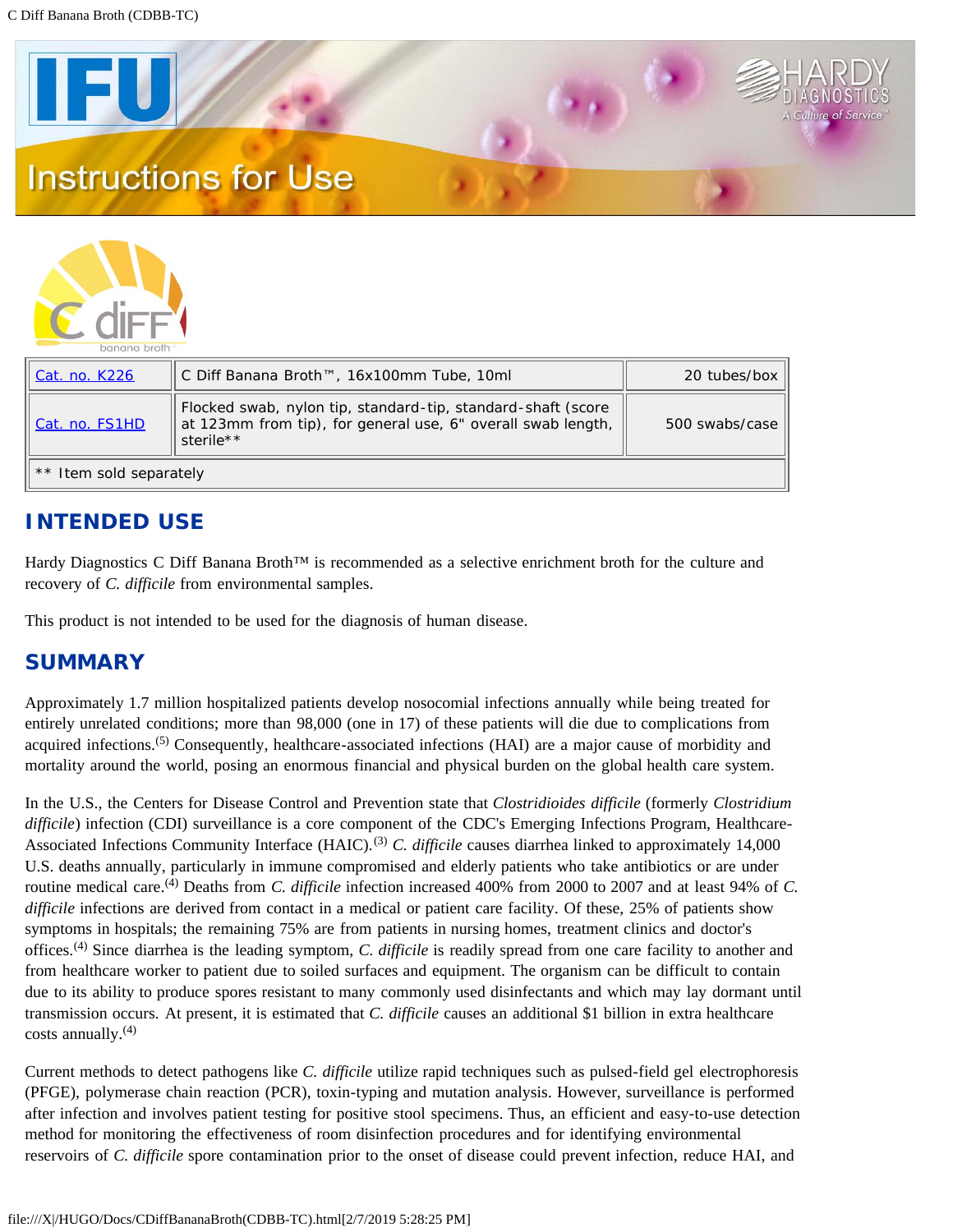C Diff Banana Broth (CDBB-TC)

potentially reduce the number of deaths due to CDI.<sup>(2)</sup>

A study by Cadnum et al. compared the use of *Clostridioides difficile* Brucella Broth with Thioglycolic Acid and Lcystine under aerobic conditions versus standard *Clostridioides difficile* Brucella Broth incubated anaerobically for the recovery of *C. difficile* from hospital environmental samples. Their research concluded that broth containing the reducing agents Thioglycolic Acid and L-cystine was significantly more sensitive and specific at recovering *C. difficile* from the environment: 88% and 100%, respectively, versus 51% and 96% for Brucella Broth without these ingredients.<sup>(2)</sup> In addition, because Brucella Broth supplemented with Thioglycolic Acid and L-cystine can be incubated aerobically and samples obtained using routine environmental monitoring procedures, researchers determined that broth enrichment with these reducing agents was an effective tool at identifying environmental sources of *C. difficile* in healthcare facilities.<sup>(2)</sup>

Hardy Diagnostics C Diff Banana Broth™ is based on the formulation proposed by Cadnum et al. The basal medium is Brucella Broth supplemented with hemin and vitamin K to promote the growth of fastidious anaerobic microorganisms such as *C. difficile*. L-cystine acts as a growth factor for thiol-dependent or sulfur-containing amino-acid-requiring microorganisms and, in conjunction with the small amount of agar in the formulation, acts as an oxygen reducer to promote the growth of obligately anaerobic bacteria without the need to incubate samples anaerobically.(2,8) In addition, mannitol is used instead of glucose to prevent glucose repression of *C. difficile* cytotoxin synthesis and release.(7) Mannitol fermentation is also an important characteristic of *C. difficile* identification and can be used to differentiate this species from *C. sporogenes*, a similar organism.(6-8) Lysozyme, thioglycolic acid, and sodium taurocholate are included to promote *C. difficile* spore germination from environmental samples, and the pH of the medium is optimized to facilitate fermentation of mannitol by germinating spores of *C. difficile* via the alkaline up-regulated PEP-phosphotransferase (PTS) transport system.<sup>(1,2)</sup> Cycloserine and cefoxitin are selective agents to inhibit the growth of unwanted environmental organisms. Neutral red is the pH indicator and sodium bicarbonate acts as a buffering agent to maintain alkaline conditions required to promote mannitol fermentation. $(10)$ 

Confirmation of *C. difficile* should be performed on positive C Diff Banana Broth™ tubes using established methods. If confirmed, corrective measures using a sporicidal disinfectant can be taken to eliminate environmental reservoirs from facilities and equipment to prevent cross-contamination and infection.  $(2-4)$ 

# **FORMULA**

Ingredients per liter of deionized water:\*

| Brucella Broth      | 28.0gm  |
|---------------------|---------|
| D-Mannitol          | 6.0gm   |
| Sodium Bicarbonate  | 5.0ml   |
| Neutral Red         | 5.0ml   |
| Vitamin K1 (1mg/ml) | 1.0ml   |
| Hemin               | 1.0ml   |
| Thioglycolic Acid   | 1.0gm   |
| L-Cystine           | 1.0gm   |
| Sodium Taurocholate | 0.5gm   |
| D-Cycloserine       | 500.0mg |
| Cefoxitin           | 16.0mg  |
| Lysozyme            | 5.0mg   |
| Agar                | 1.0gm   |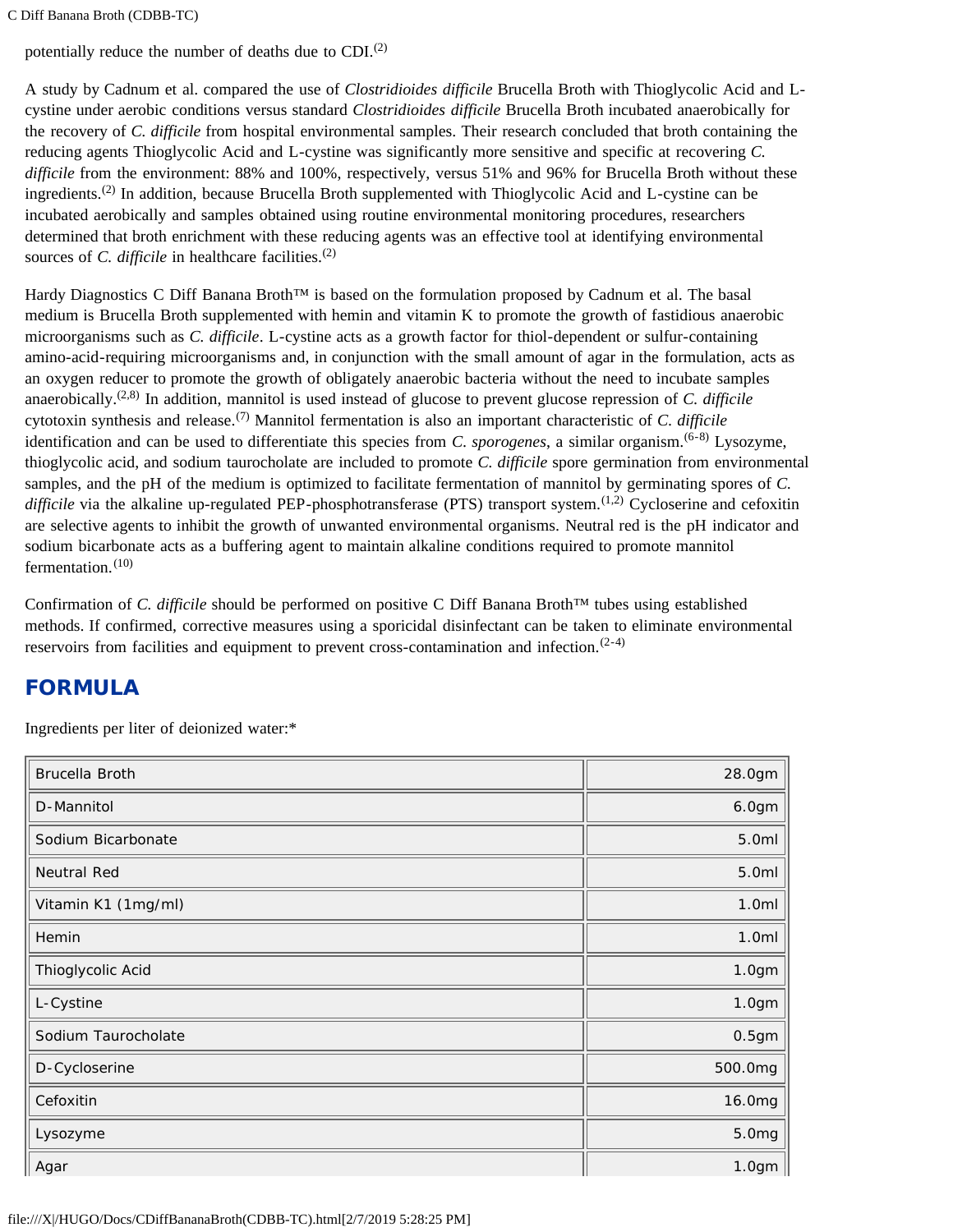Final pH 7.6 +/- 0.2 at 25 degrees C.

\* Adjusted and/or supplemented as required to meet performance criteria.

### **STORAGE AND SHELF LIFE**

Storage: Upon receipt, store at 2-8ºC away from direct light. Media should not be used if there are any signs of deterioration, discoloration, contamination, or if the expiration date has passed. Product is light and temperature sensitive; protect from light, excessive heat, moisture, and freezing.

## **PRECAUTIONS**

This product may contain components of animal origin. Certified knowledge of the origin and/or sanitary state of the animals does not guarantee the absence of transmissible pathogenic agents. Therefore, it is recommended that these products be treated as potentially infectious, and handle observing the usual universal blood precautions. Do not ingest, inhale, or allow to come into contact with skin.

This product is for laboratory use only. It is to be used only by adequately trained and qualified laboratory personnel. Observe approved biohazard precautions and aseptic techniques. All laboratory specimens should be considered infectious and handled according to "standard precautions." The "Guidelines for Isolation Precautions" is available from the Centers for Disease Control and Prevention at [www.cdc.gov/ncidod/dhqp/gl\\_isolation.html](http://www.cdc.gov/ncidod/dhqp/gl_isolation.html).

For additional information regarding specific precautions for the prevention of the transmission of all infectious agents from laboratory instruments and materials, and for recommendations for the management of exposure to infectious disease, refer to CLSI document M-29: *Protection of Laboratory Workers from Occupationally Acquired Infections: Approved Guideline.*

Sterilize all biohazard waste before disposal.

Refer to the document ["Precautions When Using Media"](https://catalog.hardydiagnostics.com/cp_prod/Content/hugo/PrecautionsWhenUsingMedia.htm) for more information.

Refer to the document [SDS Search](http://hardydiagnostics.com/sds/) instructions on the Hardy Diagnostics' website for more information.

### **PROCEDURE**

Sample Collection: As a general rule, potentially infectious material should be submitted directly to the laboratory without delay and protected from excessive heat and cold. Consult laboratory procedures or listed references for information on sample collection and environmental monitoring procedures.  $(1-9)$ 

Dry sterile swabs ([Cat. no. FS1HD\)](https://catalog.hardydiagnostics.com/cp_prod/product/fs1hd-flocked-swab-nylon-tip-standard-tip-standard-shaft-score-at-123mm-from-tip-for-general-use-6-overall-swab-length-sterile-10-boxes-of-50-individually-wrapped-by-hardy-diagnostics-swabs-and-applic) pre-moistened with a sterile diluent such as Saline, 0.85% ([Cat. no. R45\)](https://catalog.hardydiagnostics.com/cp_prod/product/r45-saline-085-2ml-13x100mm-tube-optically-clear-shatter-resistant-polycarbonate-tube-order-by-the-package-of-20-by-hardy-diagnostics-media-prepared)can be used to obtain samples from environmental surfaces. For assessing the efficacy of disinfection procedures, a neutralizing broth such as D/E (Dey-Engley) Neutralizing Broth (*Cat. no. K108*) should be used instead of physiological saline.

Verify the swab can be broken off into and fit securely in the C Diff Banana Broth™ tube during incubation prior to use. Flocked swabs ([Cat. no. FS1HD](https://catalog.hardydiagnostics.com/cp_prod/product/fs1hd-flocked-swab-nylon-tip-standard-tip-standard-shaft-score-at-123mm-from-tip-for-general-use-6-overall-swab-length-sterile-10-boxes-of-50-individually-wrapped-by-hardy-diagnostics-swabs-and-applic)) designed to elute the sample may be pre-moistened with a sterile diluent then placed directly into C Diff Banana Broth™ tubes after sampling for best results. In addition, flocked transport swabs such as ESwab™ may also be used for environmental monitoring and swabs placed directly into C Diff Banana Broth™ tubes after sampling. See procedure step 2b for inoculation of C Diff Banana Broth™ from a transport medium.

A swab with a wooden shaft should not be used for sample collection when using molecular confirmatory methods, as this may interfere with PCR results or other molecular assays.

#### **General Procedure for Collecting Environmental Swab Samples**: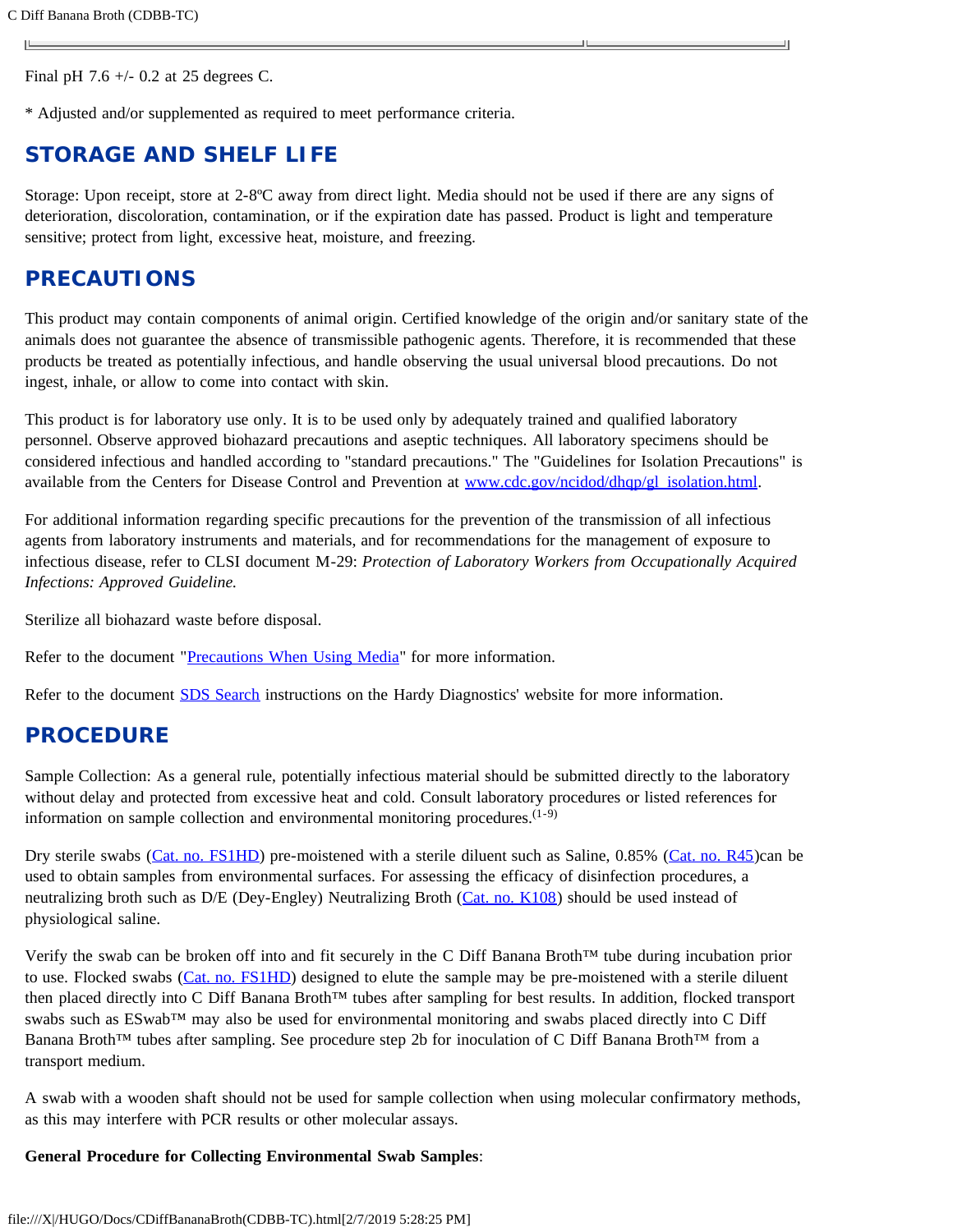Collect the sample by aseptically rubbing a pre-moistened swab over the sample area (approximately 50cm<sup>2</sup>), reversing directions between strokes, and return the swab to the collection device or place the swab directly into C Diff Banana Broth™. When sampling bedding, curved or irregular surfaces, run the swab over the surface of the object as indicated to approximate a similar sampling area. If the sample is not immediately taken to the lab for processing, it can be refrigerated for up to 24 hours prior to analysis. See the **Inoculation Study** details below for delayed incubation.

#### **Method of Use for C Diff Banana Broth™**:

1. Allow the medium to warm to room temperature prior to inoculation.

2a. Inoculate the broth by inserting the environmental sample swab directly into the bottom of the tube. Rotate the swab to emulsify the sample in the broth and carefully break the swab shaft, leaving the tip of the swab at the bottom of the tube during incubation. Replace the cap and twist down tightly to seal the tube. It is important that the caps be **tightly sealed** during incubation in order to create an atmosphere of reduced oxygen tension necessary for anaerobic conditions at the bottom of the tube. Refer to the below illustration when sampling. See the **Inoculation Study** details below for delayed incubation.

2b. Alternatively, transport media systems can also be used for surface sampling. Follow the manufacturer's instructions for use (IFU) for storage conditions and holding time prior to inoculation. If the transport medium contains a flocked or elution swab such as ESwab™, collect the sample and place the swab directly into the C Diff Banana Broth™ tube after sampling. Do not return flocked or elution swabs to the transport medium tube, as this may affect the sensitivity of the test. Cap the tube tightly as outlined in 2a. See the **Inoculation Study** details below for delayed incubation.



3. Incubate inoculated tubes with swabs aerobically with tight caps at 35-37 degrees C. for 48 to 72 hours.

4. Observe daily for development of a yellow color in the medium. Any yellow color change is indicative of a positive reaction.

5. Confirmation of *C. difficile* should be performed on positive C Diff Banana Broth™ tubes using established methods, so corrective measures can be taken to eliminate environmental reservoirs from facilities and equipment to prevent cross-contamination and infection.

## **INTERPRETATION OF RESULTS**

Development of turbidity and any yellow color change in the medium after incubation is indicative of growth and a positive mannitol fermentation reaction and suggests the presence of *C. difficile*. Perform confirmatory tests on positive tubes as outlined in the references or as established by laboratory procedure.<sup> $(4,10)$ </sup>

Lack of any yellow color development is indicative of a negative mannitol fermentation reaction and suggests the absence of *C. difficile*.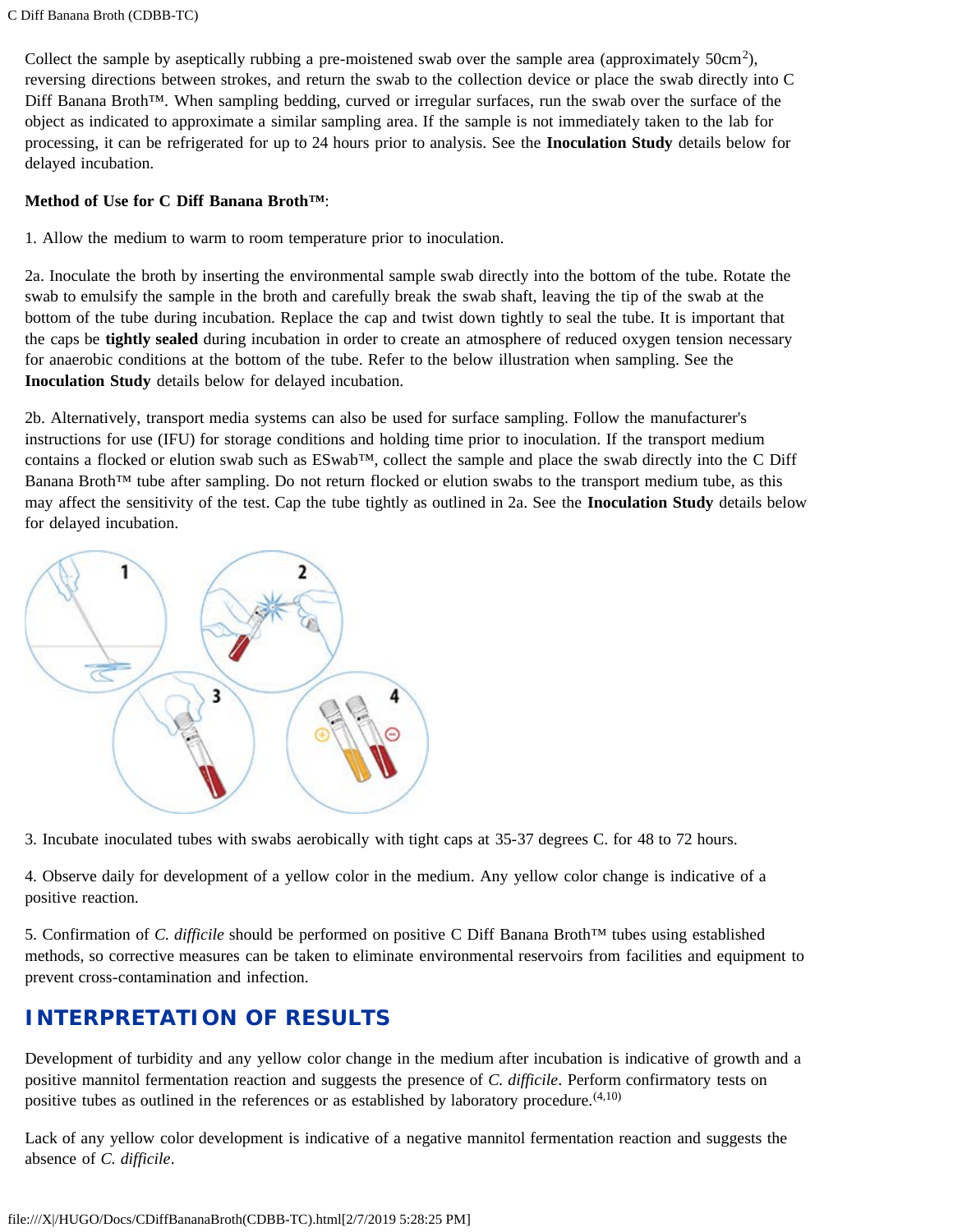# **LIMITATIONS**

It is recommended that biochemical, immunological, molecular, or mass spectrometry testing be performed on colonies from pure culture for complete identification.

The medium is designed to be a presence/absence broth. Therefore, any yellow color development in the medium during incubation is indicative of a positive result. Further testing is required for complete identification.

A delayed incubation of environmental swabs placed directly into C Diff Banana Broth™ exceeding 8 hours may result in a weak reaction or erroneous results. It is advised that tubes of C Diff Banana Broth™ be incubated within 8 hours of placing the swab into the tube for best results. See the **Inoculation Study** details below for delayed incubation.

Established confirmatory methods such as *C. difficile* latex tests (e.g. [Cat. no. M41](https://catalog.hardydiagnostics.com/cp_prod/product/m41-microgen-iclostridium-difficilei-latex-rapid-test-50-tests-per-kit-by-microgen-bioproducts-rapid-id-test-kits)), enzyme immunoassays (EIA) for toxins A and B or glutamate dehydrogenase, spectrophotometric analysis, and PCR tests for toxin B genes are required for confirmatory testing following culture in C Diff Banana Broth<sup>TM</sup>.<sup>(2)</sup>

This product should be incubated with the caps tightly sealed to create an atmosphere of reduced oxygen tension required to support the growth of *C. difficile*. Failure to incubate with tight caps may produce delayed reactions or erroneous results.

Sample testing should take into account the confirmatory assay being performed and the type of swab recommended for use with the assay as indicated by the manufacturer's technical literature or instructions for use (IFU).

Failure to place flocked swabs directly into C Diff Banana Broth™ upon sampling or to incubate environmental sample swabs in C Diff Banana Broth<sup>™</sup> may result in erroneous results.

When using a transport medium for sampling with delayed inoculation into C Diff Banana Broth™, follow the manufacturer's instructions for use (IFU) for storage conditions and holding time prior to use. For flocked or elution swab transport systems such as ESwab™, place the swab directly into the C Diff Banana Broth™ tube for best results. Failure to place flocked or elution swabs directly into the C Diff Banana Broth™ tube after sampling may result in reduced sensitivity of the test.

The design and implementation of a microbiological environmental monitoring program should be established prior to initiating sample collection to ensure the program has established a sampling and site plan, detects change, captures trends, and implements appropriate countermeasures.<sup>(9)</sup>

# **MATERIALS REQUIRED BUT NOT PROVIDED**

Standard microbiological supplies and equipment such as loops, swabs ([Cat. no. FS1HD\)](https://catalog.hardydiagnostics.com/cp_prod/product/fs1hd-flocked-swab-nylon-tip-standard-tip-standard-shaft-score-at-123mm-from-tip-for-general-use-6-overall-swab-length-sterile-10-boxes-of-50-individually-wrapped-by-hardy-diagnostics-swabs-and-applic), applicator sticks, diluents such as Saline, 0.85% [\(Cat. no. R45](https://catalog.hardydiagnostics.com/cp_prod/product/r45-saline-085-2ml-13x100mm-tube-optically-clear-shatter-resistant-polycarbonate-tube-order-by-the-package-of-20-by-hardy-diagnostics-media-prepared)) or D/E Neutralizing Broth [\(Cat. no. K108](https://catalog.hardydiagnostics.com/cp_prod/product/k108-de-neutralizing-broth-10ml-16x125mm-tube-order-by-the-package-of-20-by-hardy-diagnostics-food-beverage-dairy-testing)), transport swabs, other culture media, confirmatory tests such as *C. difficile* latex test ([Cat. no. M41](https://catalog.hardydiagnostics.com/cp_prod/product/m41-microgen-iclostridium-difficilei-latex-rapid-test-50-tests-per-kit-by-microgen-bioproducts-rapid-id-test-kits)), incinerators, and incubators, etc., as well as serological and biochemical reagents, are not provided.

# **QUALITY CONTROL**

Hardy Diagnostics tests each lot of commercially manufactured media using appropriate quality control microorganisms and quality specifications as outlined on the Certificates of Analysis (CofA). The following organisms are routinely used for testing at Hardy Diagnostics:

| <b>Test Organisms</b>                                | <b>Inoculation</b> | <b>Incubation</b> |                |                       | <b>Results</b>                             |
|------------------------------------------------------|--------------------|-------------------|----------------|-----------------------|--------------------------------------------|
|                                                      | Method*            | <b>Time</b>       | Temperature    | <b>Atmosphere</b>     |                                            |
| Clostridioides difficile<br>$ATCC$ <sup>®</sup> 9689 | B                  | 48-72hr           | $35^{\circ}$ C | Aerobic <sup>**</sup> | Growth; color change<br>from red to yellow |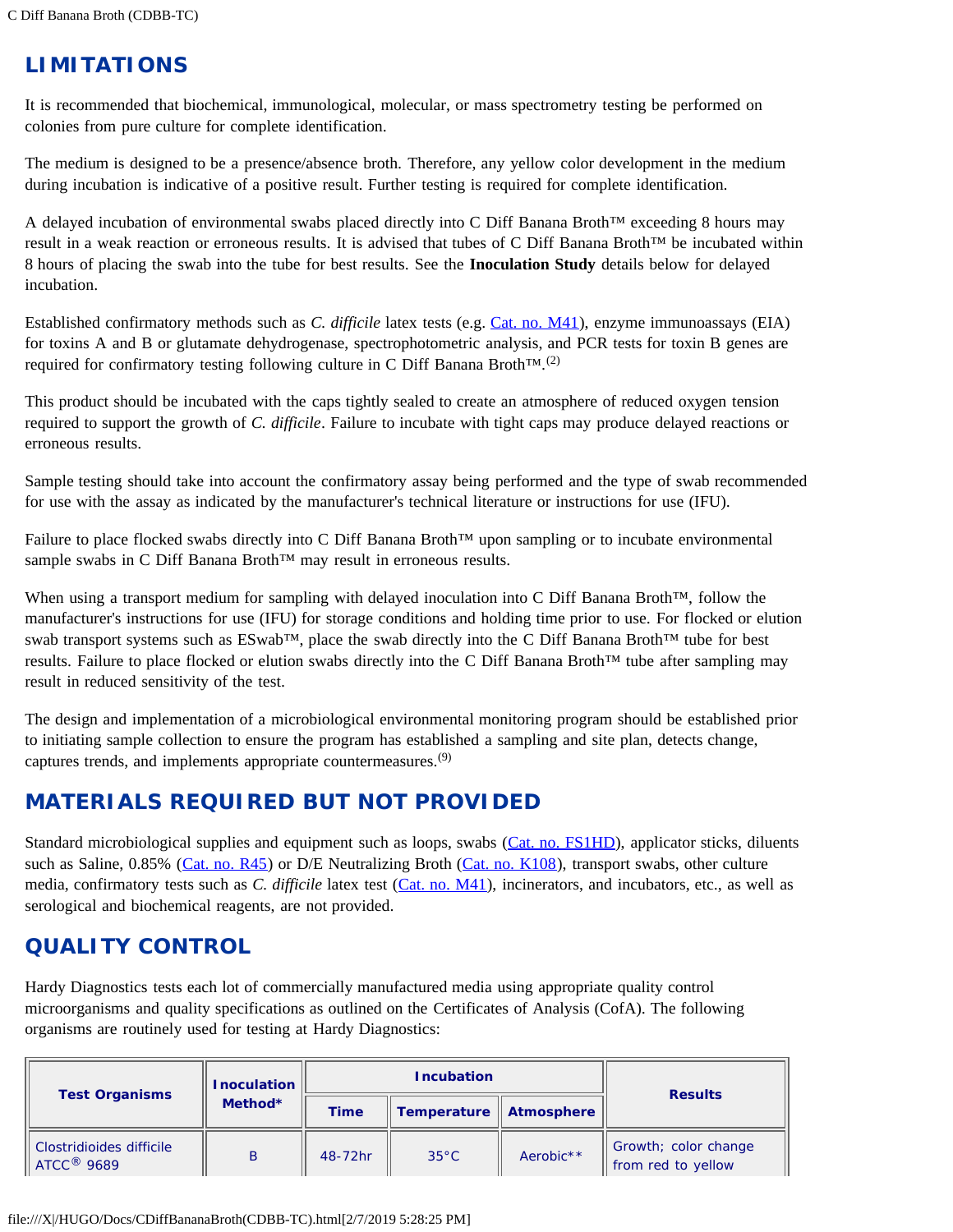C Diff Banana Broth (CDBB-TC)

| Clostridium perfringens<br>$\parallel$ ATCC $^{\circ}$ 13124 | B | 48-72hr | $35^{\circ}$ C | Aerobic <sup>**</sup> | Growth; slight turbidity,<br>no color change |
|--------------------------------------------------------------|---|---------|----------------|-----------------------|----------------------------------------------|
| <b>Enterococcus faecalis</b><br>ATCC <sup>®</sup> 29212      | B | 48-72hr | $35^{\circ}$ C | Aerobic               | <b>Inhibited</b>                             |

\* Refer to the document "[Inoculation Procedures for Media QC"](https://catalog.hardydiagnostics.com/cp_prod/Content/hugo/InocProced4MediaQC.htm) for more information.

\*\* Tubes incubated with tight caps to create an atmosphere of reduced oxygen tension.

#### **USER QUALITY CONTROL**

End users of commercially prepared culture media should perform QC testing in accordance with applicable government regulatory agencies, and in compliance with accreditation requirements. Hardy Diagnostics recommends end users check for signs of contamination and deterioration and, if dictated by laboratory quality control procedures or regulation, perform quality control testing to demonstrate growth or a positive reaction and to demonstrate inhibition or a negative reaction, if applicable. Hardy Diagnostics quality control testing is documented on the certificates of analysis (CofA) available from Hardy Diagnostics [Certificates of Analysis](https://catalog.hardydiagnostics.com/cp_prod/Hardy_COA.aspx) website. In addition, refer to the following document "[Finished Product Quality Control Procedures,](https://catalog.hardydiagnostics.com/cp_prod/Content/hugo/FinishedProductQC.htm)" for more information on QC or see reference(s) for more specific information.

# **PHYSICAL APPEARANCE**

C Diff Banana Broth™ should appear hazy, and cherry red in color.



An uninoculated tube of C Diff Banana Broth™ compared to a positive tube of *Clostridioides difficile* (ATCC $<sup>®</sup>$  9689) grown for 48 hours at 35 degrees C.</sup>

# **INOCULATION STUDY<sup>11</sup>**

Because the product is intended for use on environmental samples, delayed incubation may occur between sample collection and delivery of the sample to the laboratory for further processing. Therefore, an in-house inoculation study was performed to replicate placing environmental swabs containing *C. difficle* into C Diff Banana Broth™ with various delayed incubation intervals (4 hours, 8 hours, 18 hours, and 24 hours) to replicate user sampling, and to determine if there was any impact to the performance of C Diff Banana Broth™.

**Based on the above in-house study, environmental swabs placed directly into C Diff Banana Broth™ with a delayed incubation period of up to 8 hours showed no measurable effect on the performance of C Diff Banana Broth™.**

# **REFERENCES**

1. Buggy, B.P., C.C. Hawkins, and R.Fekety. 1985. Effect of Adding Sodium Taurocholate to Selective media on the Recovery of Clostridium difficile from Environmental Surfaces. *J. Clin. Microbiol.* 21(4):636-637.

2. Cadnum, J.L., K.N. Hurless, A. Deshpande, M.M. Nerandzic, S. Kundrapu, and C.J. Donskey. 2014. Sensitive and Selective Culture Medium for Detection of Environmental *Clostridium difficile* Isolates without Requirement for Anaerobic Culture. *J. Clin. Microbiol*. 52(9):3259.

3. Centers for Disease Control and Prevention. [Emerging Infections Program - Health care-associated Infections](http://www.cdc.gov/hai/eip/cdiff_techinfo.html#methods) [Projects.](http://www.cdc.gov/hai/eip/cdiff_techinfo.html#methods) Web. Accessed 9 January 2015.